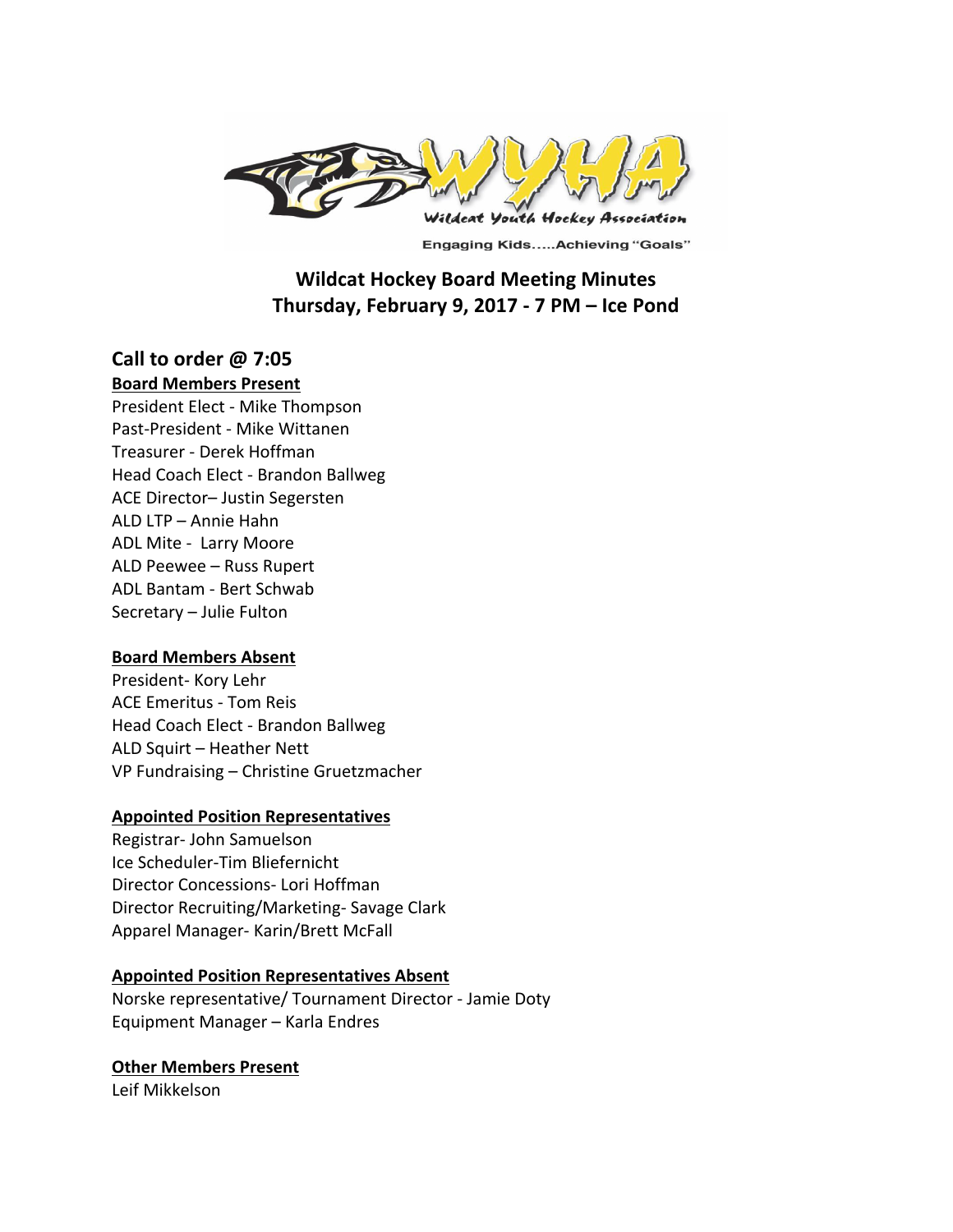### **Member open forum**

Nothing presented

## **Approval of prior meeting minutes**

Mike W made a motion to approve January minutes. Derek H second. Motion was approved unanimously. 

#### **Additions to the agenda**

none

## **Approval of agenda**

Julie F made a motion to approve February agenda. Mike T second. Motion was approved unanimously. 

## **Treasurer:**

Approval of bills - Mike W made a motion to approve proposed bills be paid. Mike T second. Motion was approved unanimously.

# **Board Reports:** report given by Mike Thompson In Kory Lehr's absence

## **President:**

- May need disciplinary committee to review a player suspension if that player's family makes a formal request (in writing) for an appeal
- Board Positions up for Election include: ACE, President Elect, U6, Squirt ALD, Fundraising (raffle,wreaths, Bucky Books), Equipment Manager
- Annual Meeting Date: Sunday,  $4/9/17$  Tim B to reserve Ice time
- Wildcat Mite/ Squirt girls invited to a DC Diamond practice on 2/28/17
- Brief discussion on how to manage growing number of girl Wildcat players all skaters will be treated equal which means that girls will not placed on the same team to be with other girls - all skaters will be placed onto teams dependent on tryouts
- Goalie Rebate Program Leif M sent out an email to managers and ALDs asking them to let the treasurer know which skaters will receive the rebate:

In July, the WYHA Board approved a goalie rebate program. The intent of this rebate program is to support our goalies and help their families offset the cost of playing goalie. This rebate will apply to Squirt, Pee Wee and Bantam goalies as follows:

• Goalies that are in net for 25-49.9% of games will receive an end-of-season rebate equal to 12.5% of their skater fees.

• Goalies that are in net for 50% of games or more will receive an end-of-season rebate equal to 25% of their skater fees.

The rebate will be applied to the goalie families' WYHA accounts by the Treasurer at the end of the season.

● Referee Scholarships - we have 5 applicants who completed the DCHOA Level I training \$500 was budgeted for scholarships - each applicant will receive \$100.00 to help offset cost of becoming a referee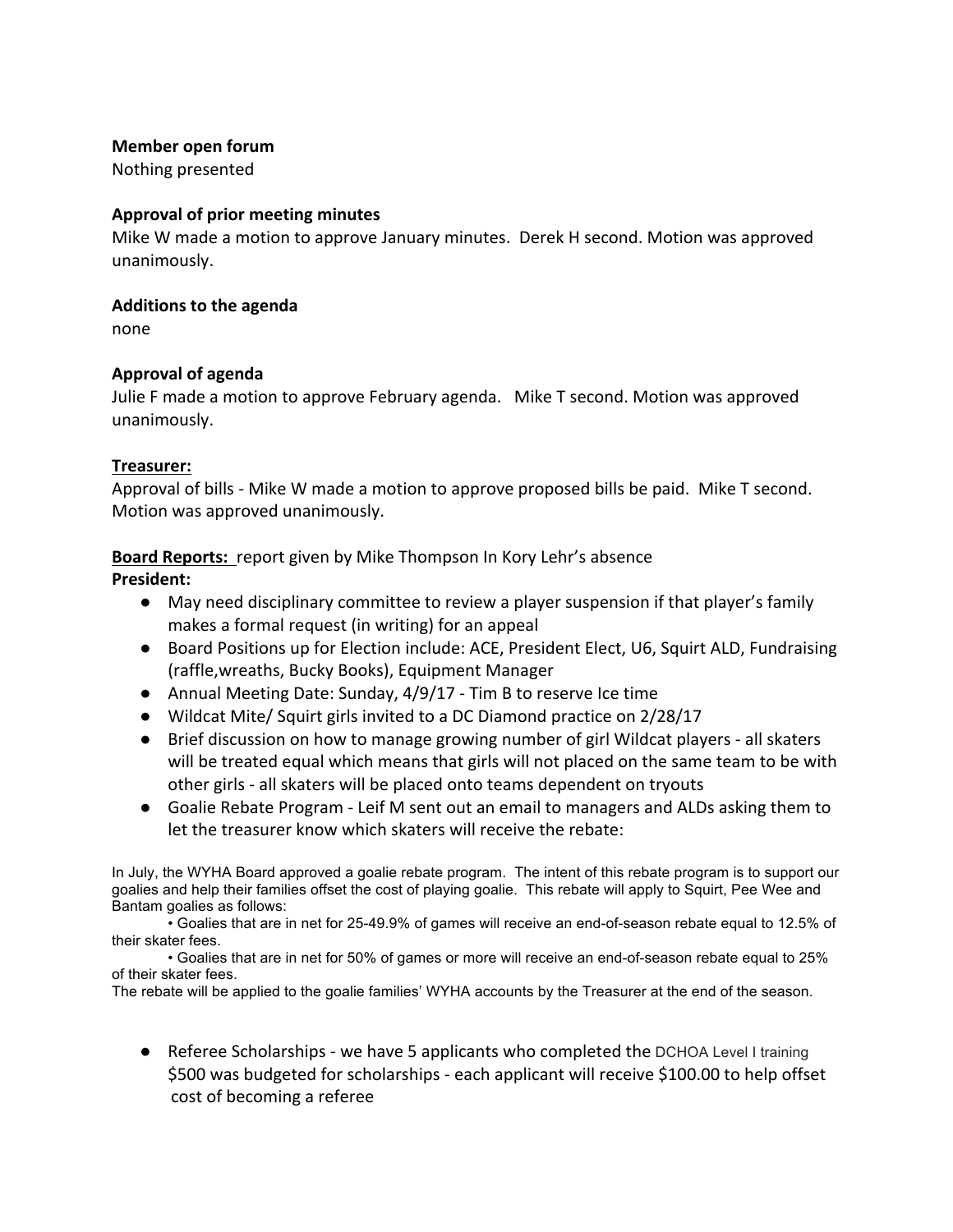LTS/LTP/ U6 ALD: nothing to report

**Mite ALD:** nothing to report

**Squirt ALD:** no report as Squirt ALD not in attendance

**Peewee ALD:** Nothing to report

**Bantam ALD:** nothing to report

**Equipment Manager:** no report due to absence, however blue pucks are needed. Annie H to order.

**Fundraising:** Christine was not meeting but reported

- Wildcat Night at Quaker Steak profit \$29.24
- Need to recruit a new Raffle Director Janine Gumley willing to train this person

#### **Apparel:**

- Wildcat Participation Patches will be ordered from Trending Now need 250
- ALDs will turn in requests for Hat Trick, Playmaker, and Shut-out patches to Region 4
- State T-shirts = Bantam A making own, need shirts to Squirt B and PeeWee C Yellow

#### **Registrar:**

● Wildcat State Tournament Bids - 2018 have not heard so most likely did not get one -2019 Bids will be turned in for Squirt A, Squirt C (C1 or C2?), PeeWee A, PeeWee B

## **Secretary:** nothing to report

**Ice scheduler:** 

● Will secure ice for tryout dates and dates/times will be posted on Website so families can make plans for fall

## **Marketing Director:**

- Try Hockey For Free advertising Facebook, Newspapers, Valentines box flyers (at U6, U8 level)
- Planning for Parades will happen sooner (Waunakee, Deforest, Lodi) need families to commit to have a float in the parades

## **Ace Director / Head Coach Elect:**

- Midseason Evaluations completed
- New Tryout procedure will be presented at the March Board Meeting